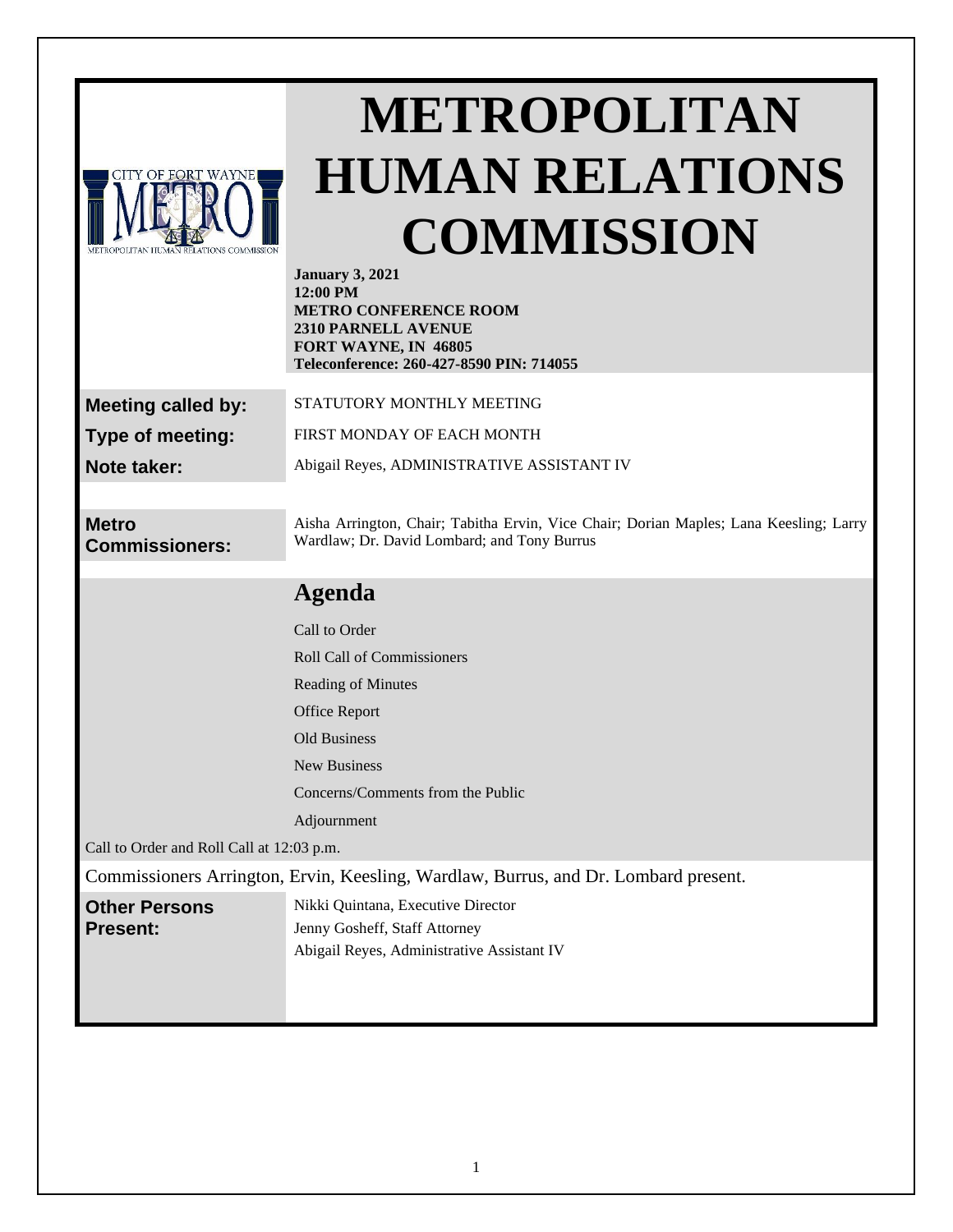• December  $6<sup>th</sup>$  meeting minutes were approved.

# **OFFICE REPORT**

## **EEOC**

## **EMPLOYMENT CASE PROCESSING (10/1/21 – 9/30/22)**

- **Intakes (by 9/30/22): 90 (contract number) 16 (current status)**
- **Contract number of case closures by 9/30/22: 265**
	- o 35 No Probable Cause Cases
	- o 7 Settlements (\$84,938.47)
	- o 1 Withdrawals
	- o 0 Lack of Jurisdiction
	- o 0 Right to Sue or Full Credit Transfer to the EEOC

### **HUD**

## **HOUSING CASE PROCESSING (7/1/21 - 6/30/22):**

- **21 Cases closed for contract**
	- o 3 HUD Settlement
	- o 0 Lack of Jurisdiction/withdraw/admin
	- o 16 No reasonable cause
	- o 0 Withdraw after Resolution
	- o 2 Reasonable cause
- **27 Pending (Open being investigated)**

## **ATTENDED EVENTS/OUTREACH:**

December 1, 2021: All investigative staff attended EEOC vaccine mandate training.

December 1, 2021: Admin Reyes, Staff Attorney Gosheff, and Director Quintana attended MUNIS training at the controller's office.

December 7, 2021: Senior Investigator Sorg attended the HANDS board meeting.

December 7, 2021: Director Quintana conducted anti-harassment training at Longe Optical.

December 7-8, 2021: Staff Attorney Gosheff and Director Quintana attended portions of IAOHRA training conference.

December 9, 2021: Staff Attorney Gosheff and Director Quintana attended EEOC ARC training.

December 10, 2021: Senior Investigator Woods attended the Work to Include meeting.

December 14, 2021: Senior Investigator Sorg and Director Quintana conducted fair housing training to the Upstar Realtors Association Diversity and Equity Committee.

December 15, 2021: Senior Investigator Sorg conducted fair housing training for new realtors at Upstar Realtors Association.

December 2021: Throughout the month of December the staff attended virtual United Front trainings.

## **PERSONNEL ISSUES:**

• None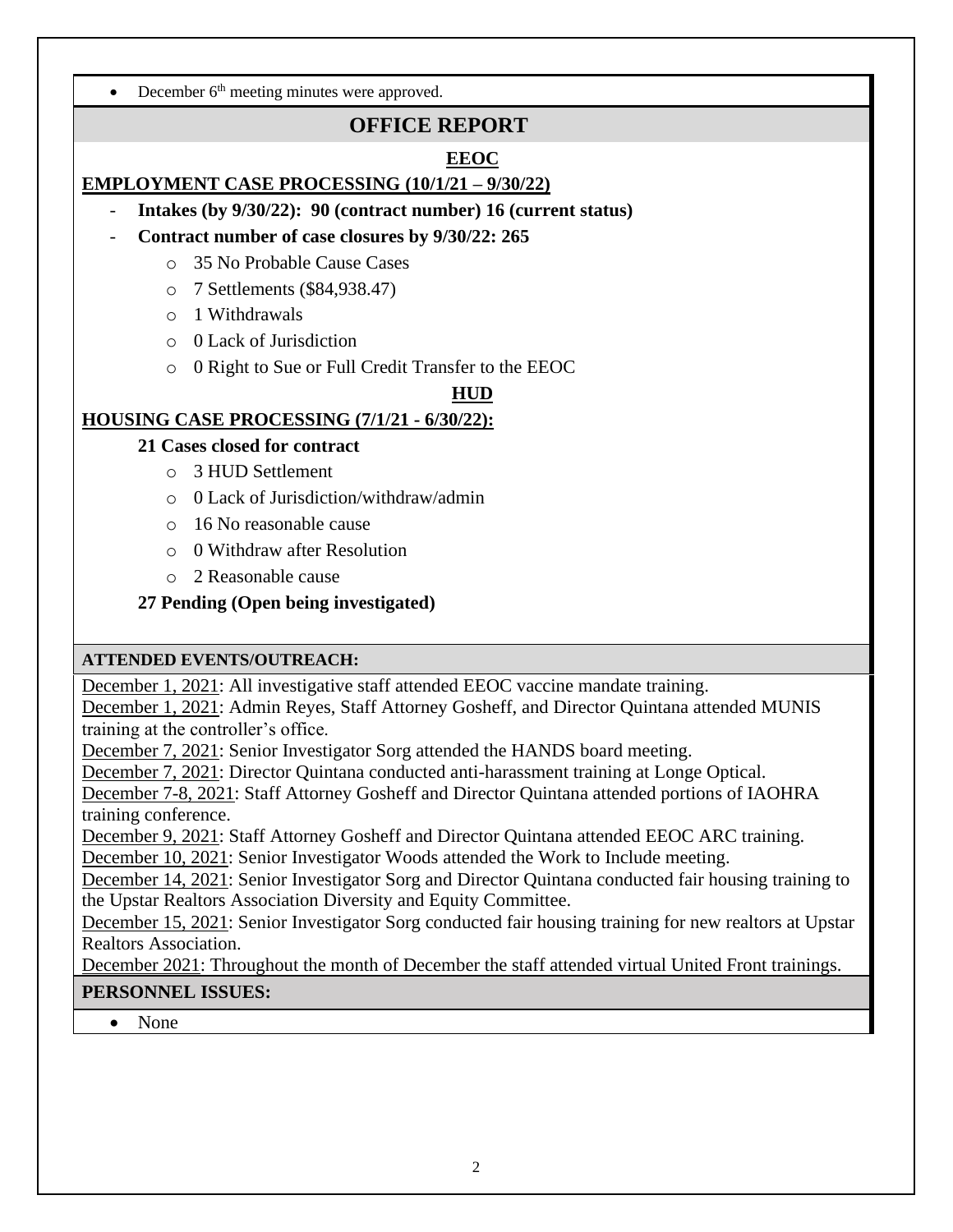### **BUDGET/CALENDAR OF EVENTS:**

Admin Reyes reviewed current budget status and went over calendar of events.

#### **LEGAL UPDATE/MATTERS:**

Mediations: The Commission had two conciliations. Both conciliations were successful.

#### **NEW BUSINESS:**

## • **2022 Fair Housing Conference**

Metro will be hosting the event in April which is national fair housing month. The event is scheduled for April  $27<sup>th</sup>$ . Metro hopes to host the event at the Coliseum and is awaiting confirmation. Metro would like to bring Dr. Matthew Desmond as the keynote speaker. He is the founder of the Eviction lab and Pulitzer Prize winner for his book Evicted. His speaking fee is \$20,000.00 plus travel first class. Metro continues to partner with Community Development-OHNS on this event and OHNS has helped cover cost beyond that of our sponsorships. This year Metro would like to assist in covering the cost of the speaker and put additional funding towards the event as we are looking to expand the event. Metro has HUD funding to assist in covering the cost of the event and our HUD GTM, Beverly Noble, continues to inform us that good use of these funds would be for outreach and educational events like this one. Director Quintana requested that the Commission approve the use of \$15,000.00 (fifteen thousand dollars) towards the Fair Housing Summit this year.

Commission Chair Arrington asked what happens with the sponsorships Metro receives.

Director Quintana informed the Commissioners the sponsorships go toward the cost of the event. Commission Chair Arrington asks how much money is in the budget for this.

Commissioner Keesling explained that the additional monies in our EEOC and HUD budget can go to cover the cost for events like this.

Commission Chair Arrington asked how much of the additional funding we must use.

Director Quintana answered that there is no set amount.

Commissioner Wardlaw stated we do not normally charge for this event.

Director Quintana explained normally the event is free, but Metro is determining if there will be a charge for the event.

Director Quintana asks for Commission approval for \$15,000.00 (fifteen thousand dollars) towards the Fair Housing Summit.

Commissioner Wardlaw shares his concern if there is an opportunity to get a little more sponsorship from the community.

Commissioner Dr. Lombard shares his concern if Dr. Desmond will be an appropriate speaker because he has have never heard him speak and because of the cost of the speaker. However, he expressed approving \$15,000 to be used towards the Fair Housing Summit.

Director Quintana shares she did hear Dr. Desmond speak and feels very strongly he will be excellent for our event.

Commission Chair Arrington makes a motion to approve \$15,000 to be used towards the Fair Housing Summit. Commissioner Keesling seconds. The Commissioners voted unanimously to approve.

• **Presentation of Metro Video**